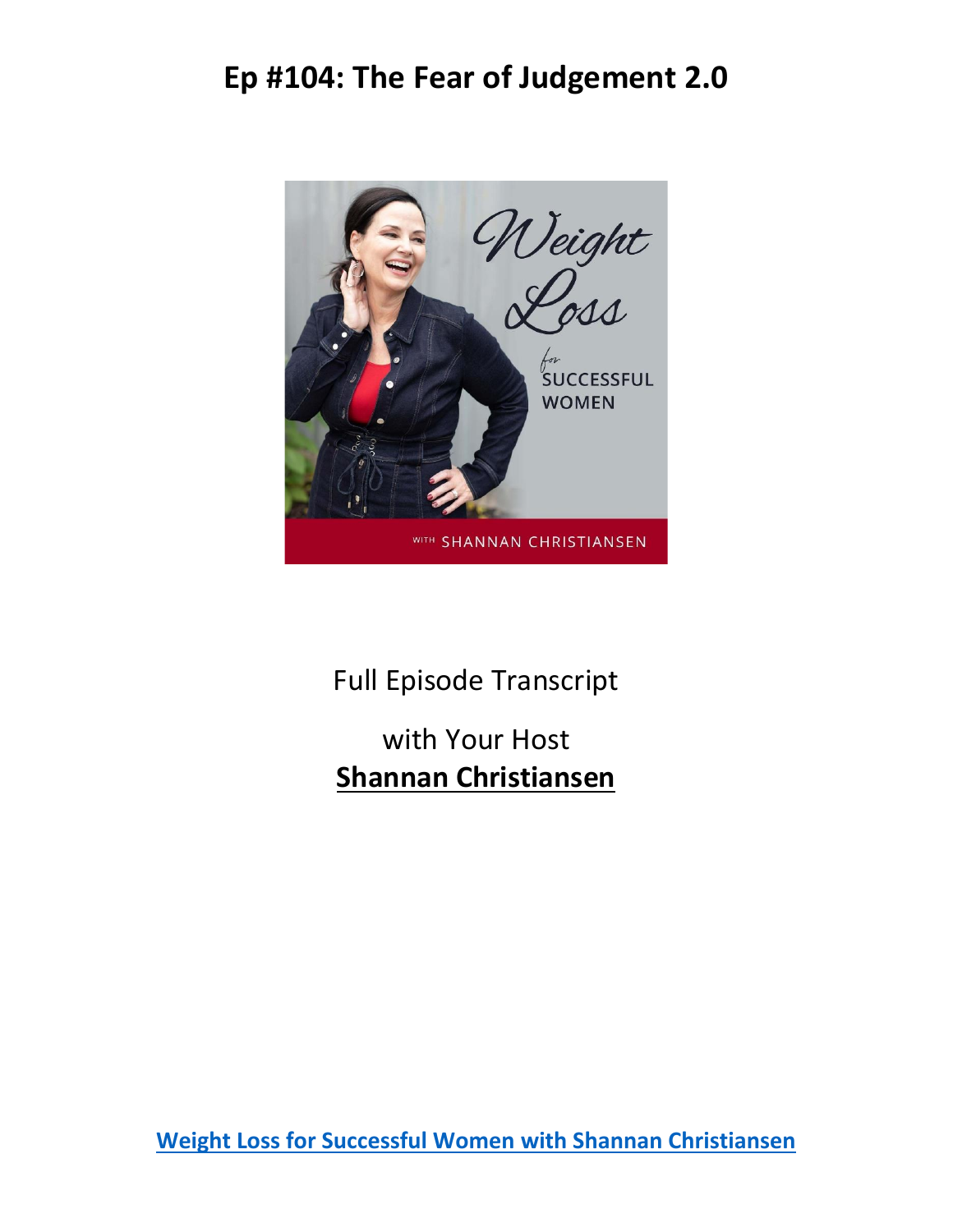You are listening to the Weight Loss for Successful Women podcast with Shannan Christiansen episode number 104. Welcome to Weight Loss for Successful Women, a podcast for women who are ready to break the diet cycle and end their struggle with weight for good. Here's your host, fortune 100 executive, and certified life coach, Shannan Christiansen.

So happy to back with you. So we are right now in the middle of a 2.0 series where I'm going a little deeper on some topics that I've taught here in the podcast before. Today, I'm going to teach about the fear of judgment. I first introduced the concept of how fear shows up in episode five. You can go back and catch that one if you've not, it's at bflycoaching.com/5.

But before we get into today's show, I want to give a listener shout out, and this is to Lori Fox. This podcast has changed my life because it led me to the Transform Weight Loss group. Even though I'm in Transform and indulge in all the goodness too, I still come to these podcasts for daily guidance. I listen to them while working around the house, driving, or mowing the lawn. I love it. It's become my time to myself and for myself. Listening to these really helps me focus on me and my goals and really touches every single aspect of life, not just weight loss. I have lost weight, but there's so much more to it than that. Before learning from Shannan, I thought weight was my "main fault," but now I truly love my body, which I didn't think was possible until I reached my goal. I have better relationships and better overall thoughts, all while not settling and continuing to improve myself. Everything about the podcast, Transform and Shannan, I feel was really meant to be. I'm still a work in progress and looking forward to my future and my goals with no more shame from my past. Thank you Shannan.

And her title of her review is this is more than weight loss. Oh Lori, Lori. You know, Lori is a young mom and you know, I've watched Lori and her journey and I'm just so proud of her. You know, she's a busy wife, mother, you know, she works. She has, you know, lots of interests and she's doing lots of things and she still showing up for herself. And I love me some Lori. And I'm so proud of you, Lori.

If you find what you learn here valuable listening to the show, you can help other women find this show by leaving a review and rating of the show. You can also subscribe. You can do that by hitting the follow button or clicking on the plus sign if you're in Apple, or hitting the subscribe button wherever you're listening. This way, every Wednesday I'm in your library.

My love, can you even believe it is almost October. Time is flying so fast. When this podcast is launched, it will be when Transform Weight Loss program is open and we're opening on September 21st and closing on September 27th for the remainder of the year. And honestly, I can't believe we're here.

We're in the middle of a challenge. We have so many things going on and we're getting ready to close Transform for all of 2021. I like to spend the last three months of the year really digging in with my Transform bosses, helping them through the holidays and finishing the year strong. I don't power down at the end of the year. I just like to spend it with all my ladies in Transform. Of course, every week I'll still be here on the podcast. Now, if you want to learn more about Transform, go to bflycoaching.com/join, J O I N, to learn more.

Winter is coming my love. I love thinking about that. And I'm so excited. If you've ever watched Game of Thrones you know that saying, I know many of you listening, grieve a little as you think about winter coming, you are going to miss summer. But it is the opposite for me. I opened my door this morning and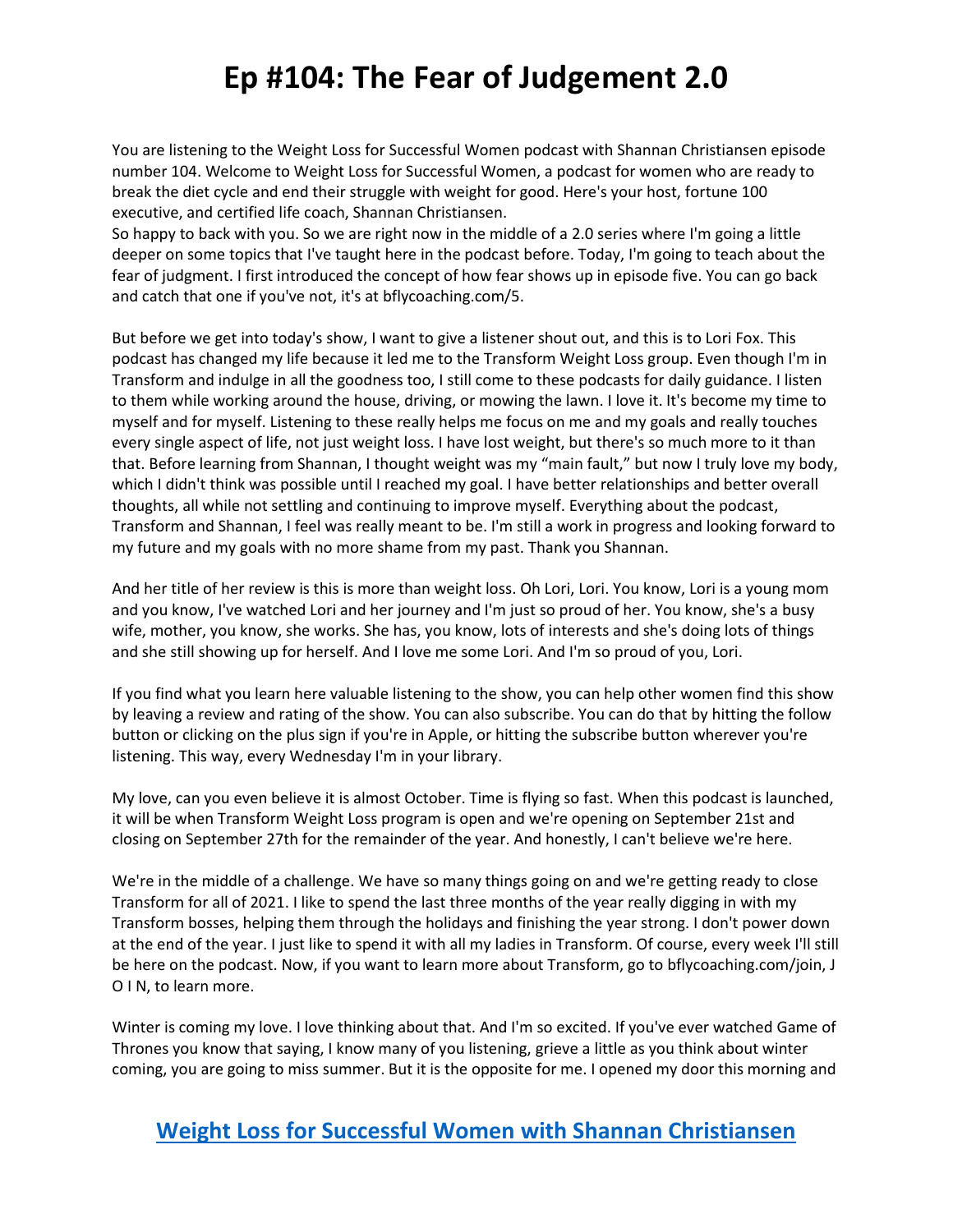it was only 72 out. I felt a little breeze. It gets me excited for fall and winter. I love hiking with Paul and getting outdoors. I just cannot wait.

So let's get into today's show. The idea for today's episode actually came from Jenn Taylor, one of my Transform Weight Loss coaches. She was thinking about the judgment of others and how we're so afraid of it. So let's talk about judgment for a moment. You know my love, we think others are always judging us. We do. We have these what I like to call puddle thoughts, right?

We think we know what others are thinking, because maybe we've judged others. But judgment, it really truly comes from how we think of ourselves. What we think of ourselves is often what we judge in others. So if there's something about ourselves that we don't like, or we think should be different, then we judge others. And this all comes from this, you know, inner work of really not loving ourselves. And I say this because this work of starting to love ourselves and really starting to not judge ourselves, it does really help us in this whole, you know, concept of judgment.

And I have to say this my love because judgment and this fear of judgment, what it really does is it keeps us from showing up for ourselves. It keeps us from taking risks, from trying new things, from doing different things. What happens is when we're afraid of what others might think, we live a very dull life. We don't take chances. We don't live our best lives. I think about this when it comes to when I was losing my weight. I used to have this really huge fear of loose skin and looking older than I was.

And again, this comes from socialization to be honest, right? We don't, we don't celebrate the beauty of women and all shapes and sizes and ages. And so I would have this fear that what if I had loose skin? And so it was the craziest thing because I had this thought that I'd rather live in a body that was uncomfortable, where I didn't have energy, where my joints hurt and my knees hurt and my back hurt and my shoulders hurt. I'd rather live that then have a little extra loose skin. I say this because love, this was a true fear of mine. I thought, well, what if I lose this weight and then people know that at this one time I weighed 315 pounds.

I mean, it was really like when I think about it, it was kind of a crazy thought. But again, this is how our brain is my love, and there's no judgment. I don't have judgment for me back then, nor for any of you, because our brains have these illogical thoughts, these fears that come up, and we just have to like be aware of them, really understand them. See my love, I have loose skin, I have wrinkles, and I would not trade the way that my body feels today for putting on another, you know, hundred and so pounds. Right. I just wouldn't. Oh my goodness. I wouldn't trade it for any of that. I would not live in that body that I used to live in compared to the way that I feel today.

And I say this my loves, because just starting to be aware of how this judgment and it, you know, shows up and what we do when we start to fear what others might think. I think about this too, just even with this business. So I've always worked for a company. I've had a very successful career and here I am, you know, starting this business and helping women lose weight and live their very best lives. And I tell you my loves, I am sure that there are people who judge me. I'm sure there are people who are like, what is she doing? Who does she think she can be? You know, all the things.

But one, I don't know that that's the truth. I have no idea. Two, I don't care what other people think. Because at the end of the day, my why, the why I want to start this business, why I want to serve and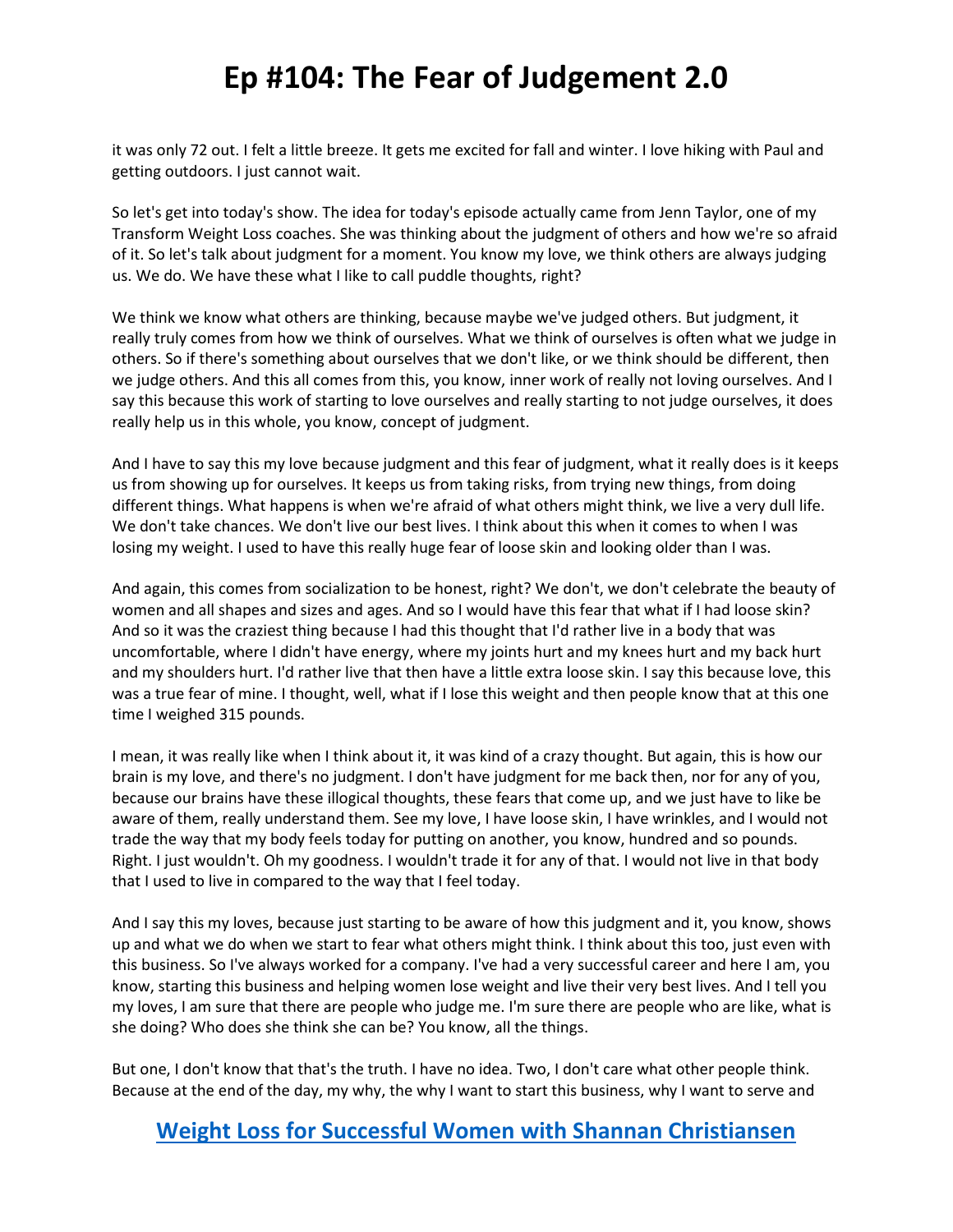help women, that is what guides me, and ultimately what I think and believe about myself. See loves, this fear of judgment of others is because we fear feeling shame, and shame is a very powerful emotion.

And we fear that we might feel shame and we've all felt some shame before, and it doesn't feel that good. And so we start to create this fear and we start to create this fear that it actually paralyzes us. It keeps us from starting things. It keeps us from moving forward. I see this with ladies all of the time. So see my loves, we basically fear what might happen if we fail, whether we lose weight or not. So it's kind of like this double-edged sword. We have these thoughts about if I lose weight, I fear the judgment of others. I might have loose skin. My role in my family. People might not like me. People might not love me. Okay? So we have those fears, right? All of those fears. And then if we don't lose weight, we have all of these fears of, oh my gosh, I'm living in this body. I should be doing this. I should be doing that. I'm failing. I'm not doing enough. Right? So either way, it's almost like either way we're just in this mind drama.

And so I tell you this, because we have this fear of judgment, we have this fear of failure, and it just really keeps us paralyzed. It keeps us stuck. We tell ourselves all of these excuses. I mean, we do. We tell ourselves we don't have time to lose weight. We don't have time to show up for ourselves. We can't afford it. We tell ourselves that, you know, our family needs us, that all these other things are more important than us. But love, these are just excuses that we tell ourselves and it's all rooted, all of it is just rooted in this fear that we might feel shame because we might be judged. We might fail. And this is such an, a powerful emotion.

It drives so much of our actions. And I just want you to be aware. When Jenn was, you know, we were slacking about this, I really started to think about how this has shown up for me so many times in my life, where I didn't move forward, I didn't even begin. I didn't even start something, because I was so afraid of other's judgment or, and their judgment because what if I failed? And I just want you to really think about how is this showing up in your life, and how can you just start to become aware of this? See if we fail, we could feel shame, but I just want to offer you a different thought. What if you don't fail?

What if you feel amazing losing your weight, living your best life, having some loose skin. I promise you that it feels a hundred times better than where you are right now. So I just one, want you to get honest about where your fear of failure is. What are the thoughts that you are thinking right now about your weight loss journey and losing weight for the last time? How is this fear of judgment, fear of failure showing up? And two, decide on purpose what you want to think. I will go back to this over and over again. You are in control my love. You are an adult woman. You are a boss. You get to decide what you want to think and believe. No one can tell you what to think. No one can tell you what to believe.

It is the one power that we have. It's our super power. We get to decide what we want to think and believe. So, decide on purpose, what you want to believe about your weight loss journey. And then three, decide that you can feel shame, that it will be okay. No feeling has ever killed you. I think about the worst moments of my life, where I was feeling shame or grief or loss, and I still got up. And my love, so have you. And number four, decide to get past the fear of judgment. Because my love, the only opinion that matters is yours. See, we always have these thoughts that others are judging us, and what if they're saying this or what if they're, you know, thinking this?